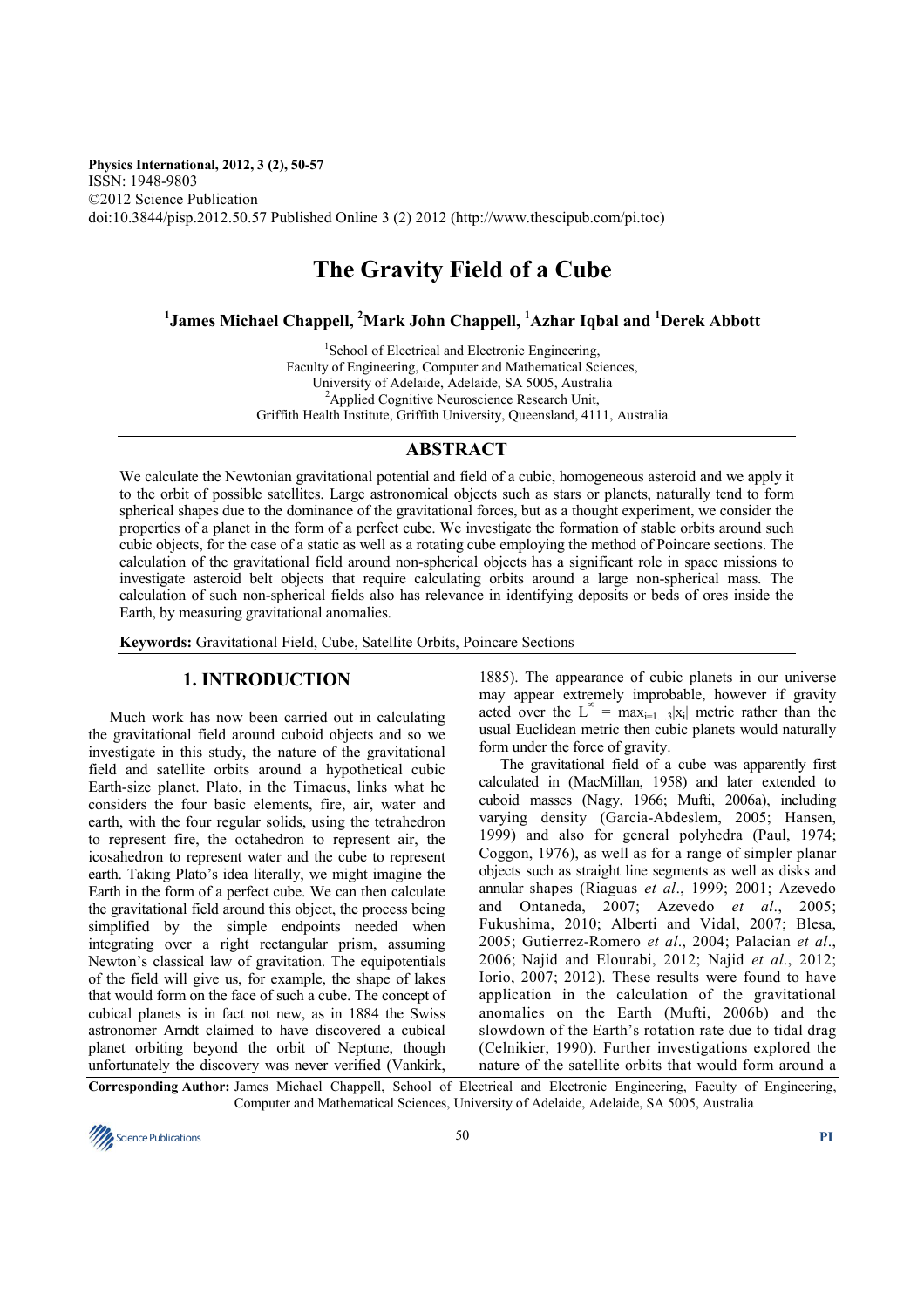static cube (Liu *et al*., 2011a; Werner, 1994), as well as for rotating cubes (Liu *et al*., 2011b) using simulations and the method of Poincare sections (Liu *et al*., 2011a; Scheeres *et al.*, 2000). These preliminary investigations of orbits around cubic objects are of significance as they can be considered the first step towards an analysis of orbits around more general shaped bodies. These investigations, for example, have application to future missions to investigate asteroids, where orbits need to be calculated around rotating non-spherical objects (Liu *et al*., 2011a; Werner and Scheeres, 1996; Michalodimitrakis and Bozis, 1985; Liu *et al*., 2011b; Scheeres *et al*., 1998; 1996; Yu and Baoyin, 2012a; 2012b; 2012c).

In this study we firstly produce a calculation for the field of a perfect cube or rectangular solid of uniform density, with which we then investigate the formation of stable orbits around such objects using the method of Poincare sections, before concluding with some lighthearted remarks regarding the nature of life on a hypothetical cubic planet.

### **1.1. Analysis**

#### **1.1.1. Gravitational Potential of a Cube**

We first seek the Newtonian gravitational potential of a rectangular solid of uniform density ρ with Newton's universal gravitational constant G. We suppose the rectangular solid has a length 2L, breadth 2B and depth 2D, oriented along the x, y, z axes respectively, centered on the origin, then we have the potential Equation 1:

$$
V(X,Y,Z) =
$$
  
\n
$$
-G\rho \int_{-D}^{D} \int_{-B}^{B} \int_{-L}^{L} \frac{dx'dy'dz'}{\sqrt{(X-x')^{2} + (Y-y')^{2} + (Z-z')^{2}}}
$$
  
\n
$$
= -G\rho \int_{z=-D-Z}^{D-Z} \int_{y=-B-Y}^{B-Y} \int_{x=-L-X}^{L-X} \frac{dxdydz}{\sqrt{x^{2} + y^{2} + x^{2}}}
$$
  
\n
$$
= -G\rho \int_{x=-L-X}^{L-X} \int_{y=-B-Y}^{B-Y} \left[ \ln \left( z + \sqrt{x^{2} + y^{2} + z^{2}} \right) \right]_{z=-D-Z}^{D-Z} dydx,
$$
\n(1)

where, we made the substitution,  $x = x'-X$ ,  $y = y'-Y$  and z = z'-Z and completed the integral over the z coordinate. Next, integrating over the y variable and using  $r = \sqrt{x^2 + y^2 + z^2}$ , we find Equation 2:

$$
V = -G\rho \int_{x=-L-X}^{L-X} dx [[y \ln (z+r) + z \ln (y+r)] - y + x \arctan \frac{y}{x} - x \arctan \frac{yz}{xr} \Big|_{x=-D-Z}^{D-Z} \Big|_{y=-B-Y}^{B-Y}
$$
(2)

and with the integral over x, we achieve our final result:

$$
V(X, Y, Z) = -G\rho
$$
  
\n
$$
\left[ \left[ yz \ln(x+r) - \frac{x^2}{2} \arctan \frac{yz}{xr} + xz \ln \right]_{r}^{p-z} \right]_{x=p+Z}^{R-Y}
$$
\n
$$
\left[ \left( y+r \right) - \frac{y^2}{2} \arctan \frac{xz}{yr} + xy \ln(z+r) \right]_{x=p+Z}^{p-z}
$$
\n(3)

using  $x_1 = x$ ,  $x_2 = y$ ,  $x_3 = z$  and  $D_1 = L, D_2 = B, D_3 = D$  we can write Equation 4:

$$
V(X_1, Y_2, Z_3) = -G\rho \sum_{j=1}^3 \left[ \sum_{i=1}^3 \left( \frac{v}{x_i} \ln(x_i + 1) \right) \right]_{x_j = -D_j - x_j}^{D_j - x_j}
$$
(4)

For the gravitational potential of a right rectangular prism mass, where  $v = x_1x_2x_3$ . The pairs of log and arctan terms combine to produce the expected  $\frac{1}{r}$  falloff in gravitational potential at large distances. For example, for a 2×2×2 m<sup>3</sup> cube, with  $G\rho = 1$ , as  $x \rightarrow \infty$ , yz ln (x+r)- $\mathbf{x}^2$  $\frac{y}{2}$  arctan  $\frac{yz}{xr} \to -\frac{8}{r}$ , as expected for a point source.

In order to reveal the equipotentials around this object, we can imagine a very low density fluid being added to a face of a cube and by plotting Equation (3) at a constant potential, we find a lake as shown in **Fig. 1**. A perfect circle is shown for comparison and we can see how the water is pulled up towards the corners due to the extra mass present there.

The surface of the lake, for someone boating on the surface, will be approximately spherical in shape, as it is for a large lake upon the Earth, as is also shown in **Fig. 1**, found by plotting Equation (3) at a constant potential in three dimensions.

#### **1.2. Gravitational Field**

We calculate the gravitational field vectors from Equation 5:

$$
\vec{g} = -\nabla V = -\left(\frac{\partial V}{\partial x}\mathbf{e}_1 + \frac{\partial V}{\partial y}\mathbf{e}_2 + \frac{\partial V}{\partial z}\mathbf{e}_3\right)
$$
(5)

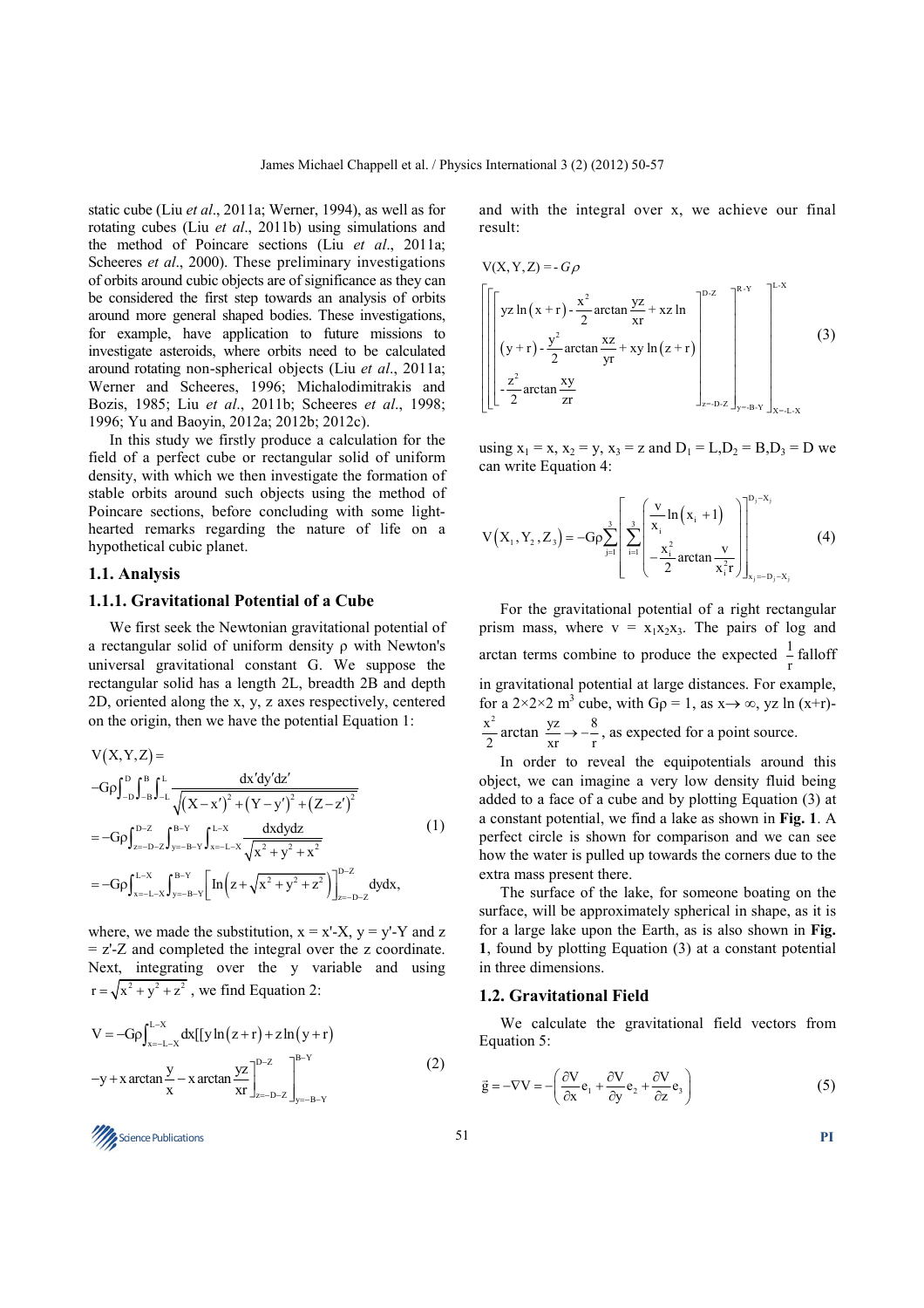James Michael Chappell et al. / Physics International 3 (2) (2012) 50-57



**Fig. 1.** A lake formed on the surface of a cube. As expected, the edge of the lake is 'pulled up' towards the corners, due to the extra mass present there, but forming a nearly spherical surface

The field vector in the x direction  $g_x = -\frac{\partial v}{\partial x}$ x ∂  $\frac{\partial v}{\partial x}$ , can be deduced from Equation (2), before the last integral is calculated and hence by the fundamental theorem of calculus we find Equation 6:

$$
g_{x} = G\rho \sum_{j=1}^{3} y \ln (z+r) + z \ln (y+r) - x \arctan \frac{yz}{xr} \bigg|_{x_{j}=-D_{j}-X_{j}}^{D_{j}-X_{j}} \qquad (6)
$$

and from symmetry we can also easily deduce the field strengths in the y and z directions, giving the field strength vector  $\vec{g} = \sum_{i=1}^{3} g_i e_i$ , where Equation 7:

$$
g_i = \nG\rho \sum_{b=1}^{3} x_j \ln(x_k + r) + x_k \ln(x_j + r) - x_i \arctan \frac{v}{x_i^2 r} \bigg|_{x_b = -D_b - X_b}^{D_b - X_b} \n(7)
$$

for distinct i, j, k, where  $e_i$  are the unit vectors for the x, y, z coordinate system.

If we look at the changing direction of the field as we move across a face, then we observe that the field vector only points towards the center of the cube at the center of each face, at the corners and at the center of each edge, which could also be deduced by symmetry arguments, refer **Fig. 2**.

## **1.3. Orbits Around the Cube**

Could a moon or satellite form a stable orbit around such a cubic planet? We notice that there is a slightly



greater gravitational force of attraction over the corners of the cube and hence an orbiting satellite will suffer significant perturbation in these areas, refer **Fig. 3**. A cube has three symmetry planes parallel to its faces, six symmetry planes in the diagonal plane and four asymmetry planes that contain the regular hexagonal cross section. It has been shown (Liu *et al*., 2011a), that periodic orbits can form in all three cases, although only planar-type orbits form when orbiting around the axis of symmetry, that is parallel to the faces or diagonally across the corners.

If we take the planar satellite orbits, around the faces and the centre of the edges, we produce the orbital Equation 8:

$$
\ddot{\mathbf{x}} = \mathbf{g}_{x}, \ddot{\mathbf{y}} = \mathbf{g}_{y} \tag{8}
$$

Solving this equation numerically for the specific case, of a satellite orbiting a cube with a side length equal to the diameter of the Earth, with an initial height of three Earth radii moving in the positive x direction with a velocity of 3.63 km s<sup>−</sup><sup>1</sup> gives the orbit shown in **Fig. 4**.

We find an orbital period of approximately 4.8 h and due to the interaction over the corners, the orbit is distorted from a perfect ellipse, creating a fairly rapid counterclockwise precession of the successive apogees as may also be seen in **Fig. 4**. The orbit does not close after the first orbit, but provided the precession amount is a rational fraction of the orbit, the orbit will eventually close.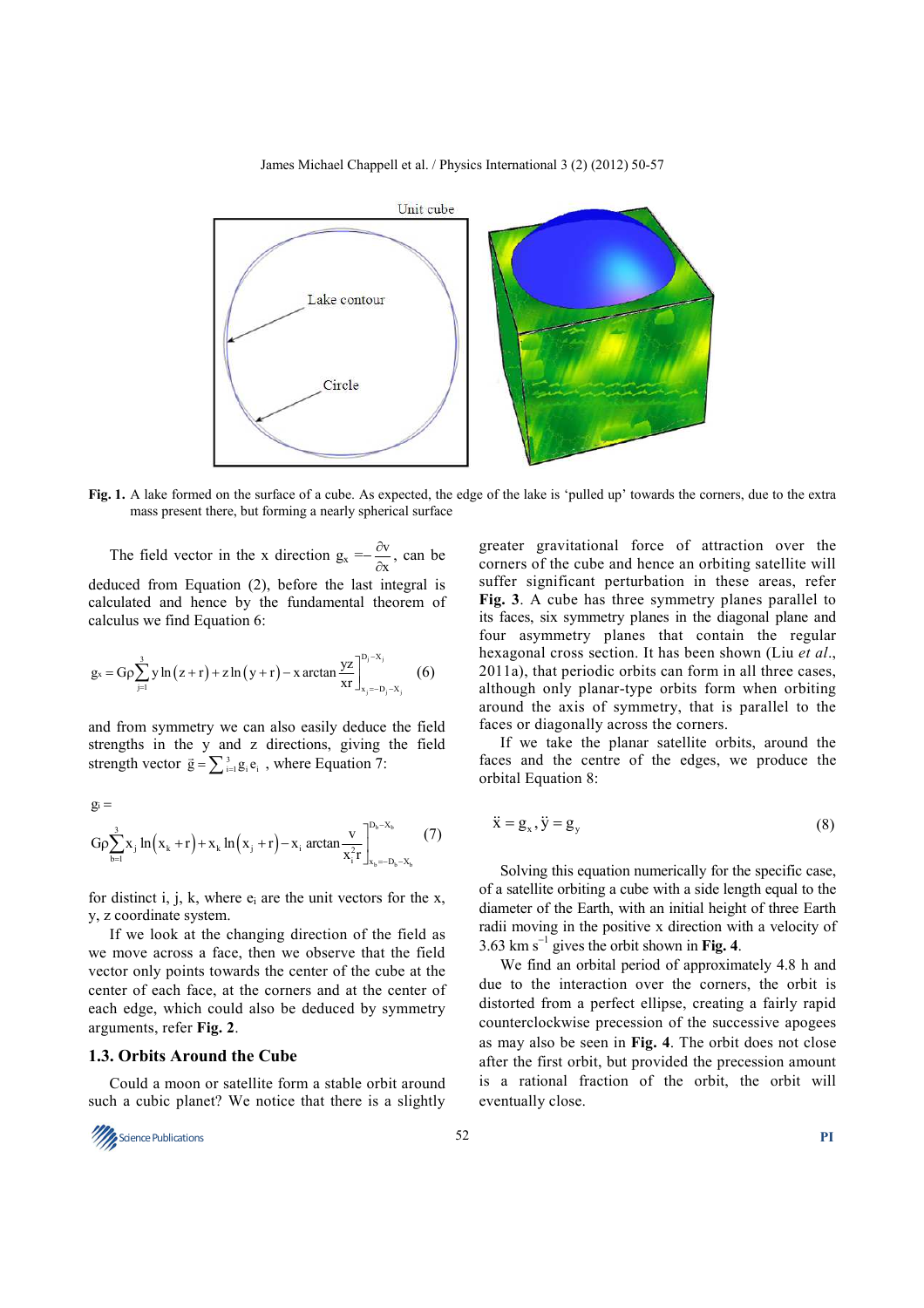James Michael Chappell et al. / Physics International 3 (2) (2012) 50-57



**Fig. 2.** The field through a cube sliced in half through the faces. We can observe the slight distortion of the field lines between the edges and the center of each face



**Fig. 3.** The equipotential around the equator of the cube. Notice how the field is slightly stronger over the corners, indicated by the equipotential being shifted outwards compared to a perfect circle. When comparing the gravitational potential of a cube to a sphere of the same mass, because the sphere is a more compact object we find a deeper potential well, though the two potentials converge at larger distances as expected

Bertrand's theorem from classical mechanics states that 'The only central forces that result in closed orbits for all bound particles are the inverse-square law and Hooke's law.' (Goldstein *et al*., 2002) Due to the presence of a cuboid mass distribution the force field felt by the satellite is not inverse square and so we would not expect closed orbits. Alternatively, the potential of a cubic distribution of matter inside a cube can be expanded in a series of multipoles, that is, in a series  $r^k$ , where  $k = 1,2,3,...$ , which implies a precession of the perihelion.

By simulating a sequence of orbits of a satellite forwards in time, the Poincare section can be obtained by

plotting  $(x, \dot{x})$  as the particle crosses the x-axis. This procedure may be repeated for different initial condition of the satellite though with the same value for the satellite energy, as shown in **Fig. 5**. Hence this method is useful when seeking to determine a stable orbit trajectory for a satellite of a given energy.

If we now investigate a satellite orbiting a rotating cube (Liu *et al*., 2011b) in the same direction as the cube rotation we find quite irregular orbits due to the significant perturbation over the corners of the cube when the satellite is near perigee that deflects the satellites orbit at seemingly irregular intervals (due to the differential rotation periods).

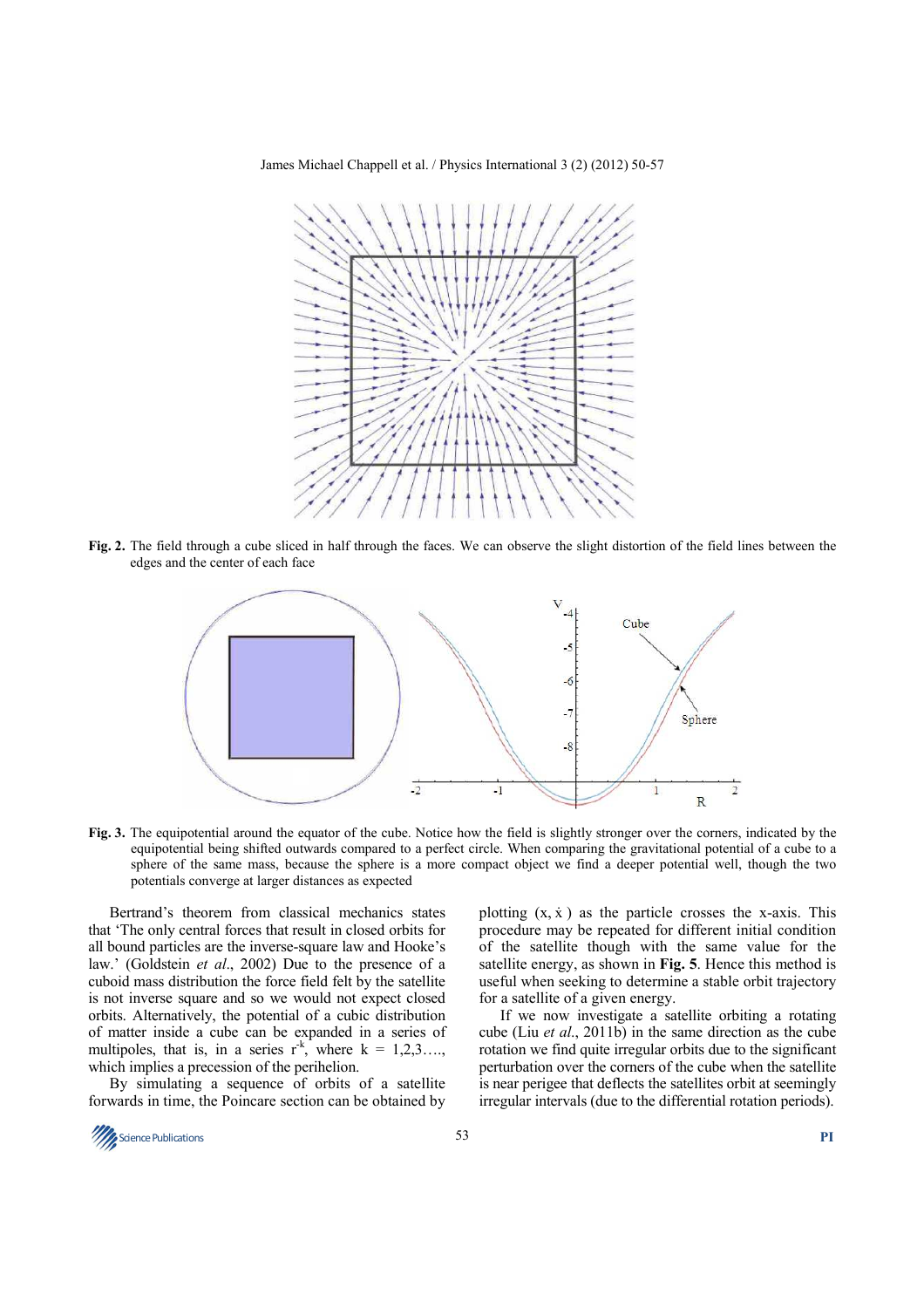



**Fig. 4.** A satellite orbiting around the equator of a static cube with a side length equal to the diameter of the Earth. Beginning with an satellite orbital radius of three Earth radii and a velocity of 3.63 km s<sup>-1</sup>, we find a period of approximately 4.8 h, but with an orbit that precesses fairly rapidly, as shown by the counterclockwise movement of successive apogees



**Fig. 5.** The Poincare section, plotting the x coordinate (when  $y = 0$ ) against its velocity in the x direction, for satellites around the unit cube showing a closed orbit for this particular satellite energy at approximately five units

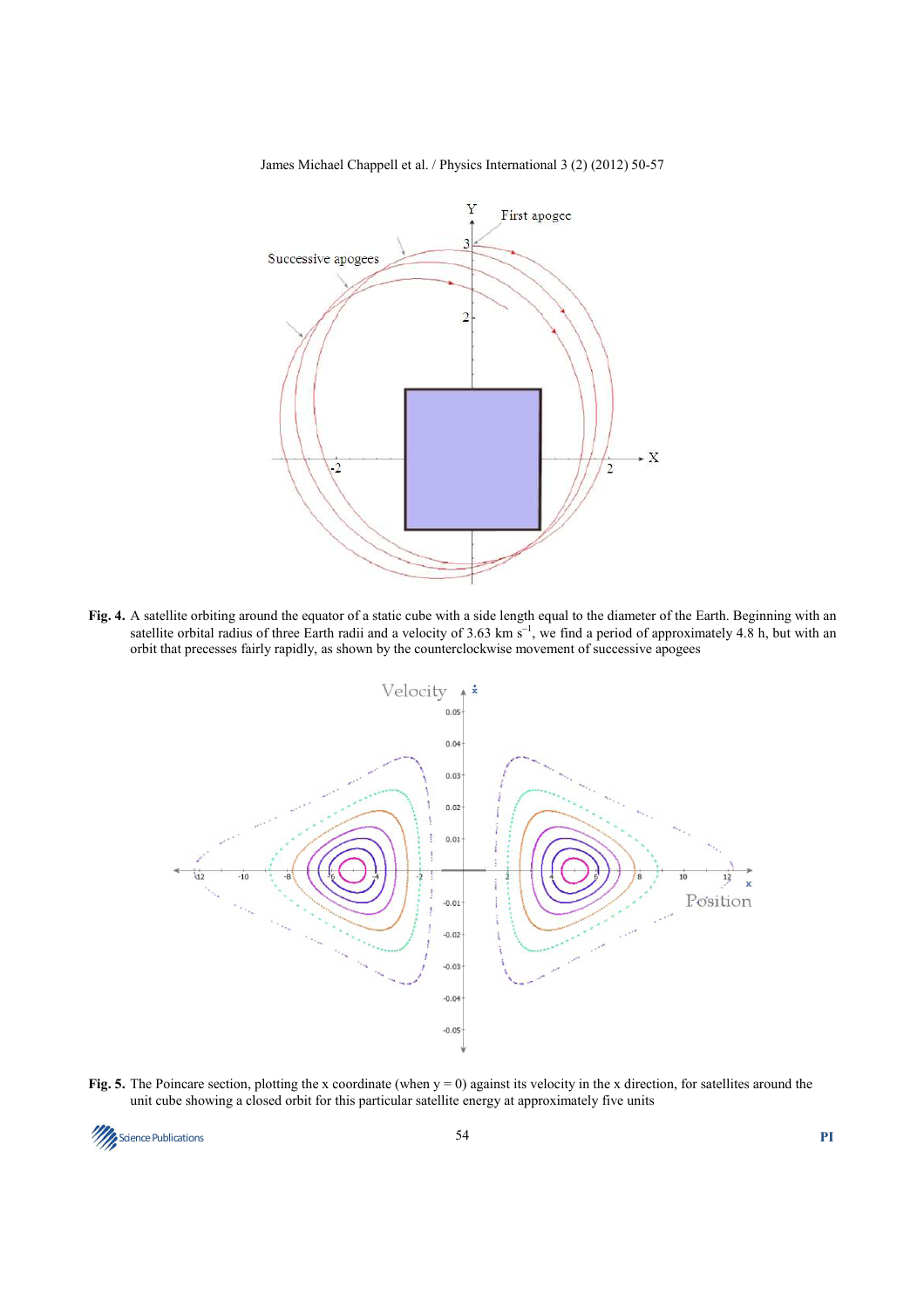James Michael Chappell et al. / Physics International 3 (2) (2012) 50-57



**Fig. 6.** Orbits around a cube rotating with a 10 h. day, with a 4.8 h. satellite orbit, close to a 2:1 resonance. With this configuration we find that the satellite rapidly acquires energy, colliding with the cube near the end of the eighth orbit as shown. From the graph of energy gain, we can see that by the  $8<sup>th</sup>$  orbit the satellite has a nearly 17% energy gain at perigee

That is, the stable orbits apparent on the Poincare section in **Fig. 5**, will now be deflected rhythmically from these positions, making orbits less stable. For example, with a cube rotation forming a 10 h day, so that the period is approximately double the satellite period of 4.8 h, in order to highlight any resonance effects, then we find in the 8th orbit that the satellite now collides with the face of the cube, as shown in **Fig. 6**.

The satellite picks up energy through the well known slingshot effect, as can be seen in **Fig. 6**. This energy is being extracted from the cube, however as the satellite periodically goes out of resonance with the cube, the energy will be returned to the cube, so that the energy of the combined system is constant. It is not easily visible on **Fig. 6** but the apogee of the satellite is in fact increasing by a few percent that reflects the energy gain.

As others have already discussed, a second planar configuration is possible with orbits diagonally over the corners of the cube, but if we allow more general orbits not aligned along these axes of symmetry then the orbits take on a more complex three-dimensional nature (Liu *et al*., 2011b).

## **2. CONCLUSION**

We review in this study the nature of the gravitational field and satellite orbits that would form around a hypothetical cubic Earth-sized planet.

Calculating the gravitational potential and vector field for a cubic mass, we firstly find the shape of lakes



that would form on the surface of such a cubic mass, shown in **Fig 1**. We then examine the possibility of stable orbits around such an object. Solving orbital equations numerically we find that the orbits are not closed in general but precess fairly rapidly due to interactions of the satellites with the mass in the corners of the cube. However by plotting the Poincare section for the satellite, as shown in **Fig. 5**, we can identify the initial conditions which will form a single closed orbit for a given satellite energy. Orbits are then calculated for the case where the cube is allowed to rotate, which produced resonance effects between the cube rotation and the satellite orbital period, causing previously stable satellite orbits to now crash into the cube, as shown in **Fig. 6**.

As an extension to our analysis involving satellite orbits under the assumption of Newtonian gravity, we could also calculate the general relativistic corrections due to the use of Einstein's theory of gravity. We expect, though, that these effects will only become significant for special situations, such as those involving high orbital speeds or a high rotation rate for the central body producing the Lense-Thirring effect, for example (Iorio *et al*., 2011; Iorio, 2005; Misner *et al*., 1973). As a further extension we might also consider the calculation of the energy levels determined from the Schrodinger equation, utilizing the classical cube potential V, given

$$
by \left(\frac{-h}{2m}\nabla^2 + V\right) |\psi\rangle = E |\psi\rangle.
$$

Consider now a hypothetical cube  $12,000\times12,000\times12,000$  km<sup>3</sup>, approximately the size of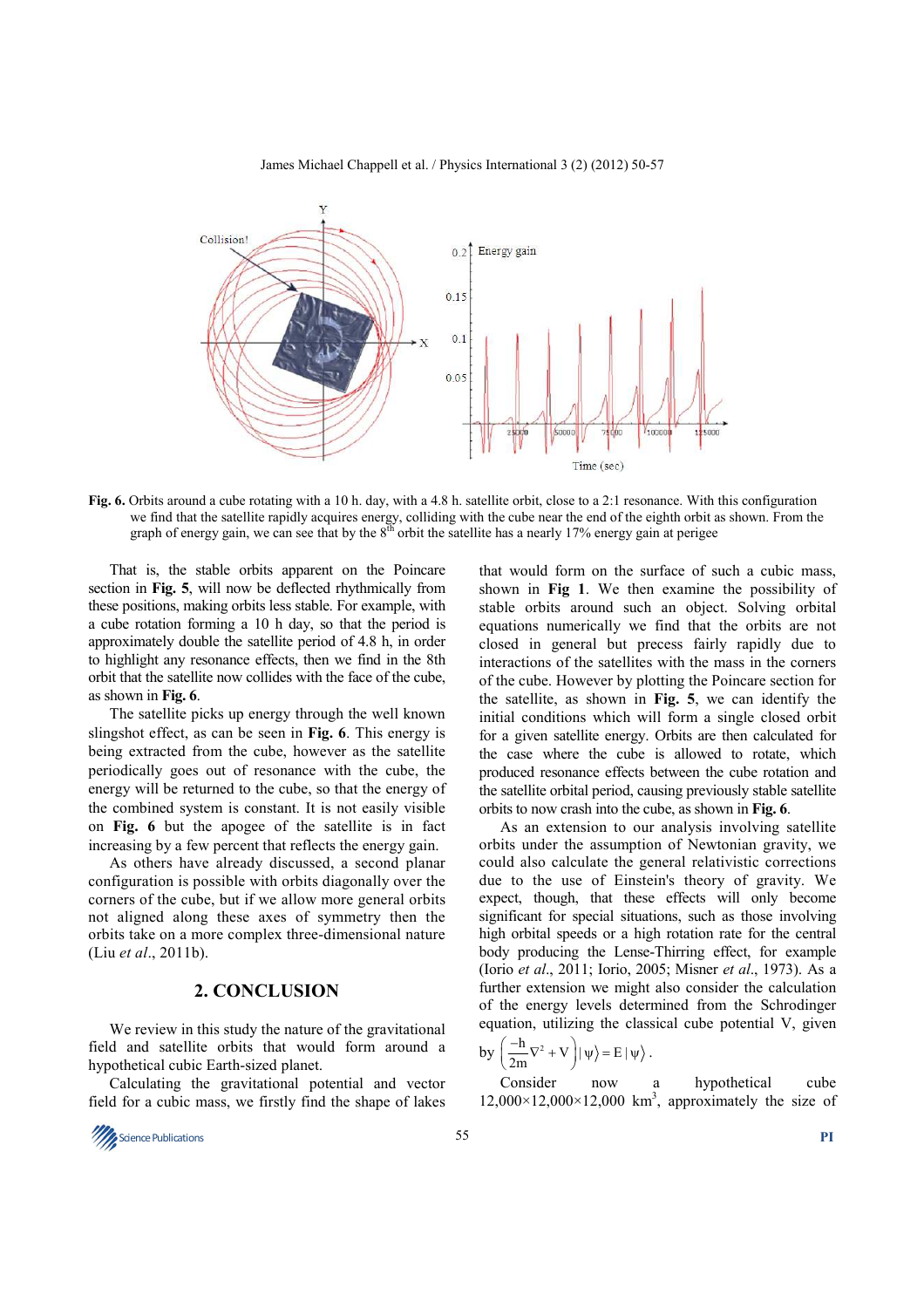the Earth, with the same volume of water and atmosphere as found on the Earth, then we would approximately half fill each face with water and have an atmosphere approximately 100 km thick similar to what is assumed for the atmosphere on the Earth before reaching space. In this case then the corners and the edges of the cube, would be like vast mountain ranges several thousand km high, with their tips extending out into free space. It would therefore be very difficult to cross these mountain ranges and hence we would have six nearly independent habitable zones on each face. There would presumably be permanent snow on the sides of these vast mountain ranges and people would live around the edges of the oceans on each face in a fairly narrow habitable zone only about 100 km wide as the cube faces rise rapidly through the atmosphere. Unfortunately climbing the approximately 3000 km high corners does not result in an improved view because the surface is still fiat in any observed direction. However the corners, being in free space, would be very suitable for launching satellites. One would also have approximately  $\sqrt{2} \times 6000$  km of downhill ski run from each corner, down to the centre of each face. In order to have a day night cycle we would also need the cube to be rotating. The sun would rise almost instantaneously over the face of a cube however, so that each face would need to be a single time zone and thus the cube as a whole would require four separate time zones, assuming the planet was rotating about the centre of an upper and lower face. The north and south faces in this case would be permanently frozen as they would receive no sunlight except that striking the oceans extending away from the surface of the cube, so there might be a permanent pool of liquid water at the two poles. Launching low orbit satellites around this cube needs special care in order to avoid certain orbital resonances that would create significant variations in the orbit (Berezovsky, 2011).

#### **3. REFERENCES**

- Alberti, A. and C. Vidal, 2007. Dynamics of a particle in a gravitational field of a homogeneous annulus disk. Celestial Mechan. Dynamical Astron., 98: 75-93. DOI: 10.1007/s10569-007-9071-z
- Azevedo, C. and P. Ontaneda, 2007. On the existence of periodic orbits for the fixed homogeneous circle problem. J. Differ. Eq., 235: 341-365. DOI: 10.1016/j.jde.2006.12.012
- Azevedo, C., H. Cabral and P. Ontaneda, 2005. On the fixed homogeneous circle problem. Cornell University Library.
- Berezovsky, J., 2011. If the world were a cube, how would gravity be different? Case Western Reserve **University**
- Blesa, F., 2005. Periodic orbits around simple shaped bodies. Proceedings of the 9th International Conference Zaragoza-Pau on Applied Mathematics and Statistics, Sep. 19-21, Jaca, Spain, pp: 67-74.
- Celnikier, L., 1990. Tidal braking of the s rotation-a study in cubism. Eur. J. Phys., 11: 60-60. DOI: 10.1088/0143-0807/11/1/011
- Coggon, J.H., 1976. Magnetic and gravity anomalies of polyhedra. Geoexploration, 14: 93-105. DOI: 10.1016/0016-7142(76)90003-X
- Fukushima, T., 2010. Precise computation of acceleration due to uniform ring or disk. Celestial Mechan. Dynamical Astron., 108: 339-356. DOI: 10.1007/s10569-010-9304-4
- Garcia-Abdeslem, J., 2005. The gravitational attraction of a right rectangular prism with density varying with depth following a cubic polynomial. Geophysics, 70: J39-J42. DOI: 10.1190/1.2122413
- Goldstein, H., C.P. Poole and J.L. Safko, 2002. Classical Mechanics. 3rd Edn., Addison-Wesley, United States, ISBN-10: 0201657023, pp: 638.
- Gutierrez-Romero, S., J.F. Palacian and P. Yanguas, 2004. The invariant manifolds of a finite straight segment. Monogr. Real Acad. Cienc. Zaragoza, 25: 137-148.
- Hansen, R.O., 1999. An analytical expression for the gravity field of a polyhedral body with linearly varying density. Geophysics, 64: 75-77. DOI: 10.1190/1.1444532
- Iorio, L, H.I.M. Lichtenegger, M.L. Ruggiero and C. Corda, 2011. Phenomenology of the lense-thirring effect in the solar system. Astrophys. Space Sci., 331: 351-395. DOI: 10.1007/s10509-010-0489-5
- Iorio, L., 2005. Is it possible to measure the lensethirring effect on the orbits of the planets in the gravitational field of the Sun? Astron. Astrophys., 431: 385-389. DOI: 10.1051/0004-6361:20041646
- Iorio, L., 2007. Dynamical determination of the mass of the kuiper belt from motions of the inner planets of the Solar system. Mon. Not. Royal Astron. Soc., 375: 1311-1314.
- Iorio, L., 2012. Orbital perturbations due to massive rings. Earth, Moon Planets, 108: 189-217. DOI: 10.1007/s11038-012-9391-1
- Liu, X., H. Baoyin and X. Ma, 2011a. Periodic orbits in the gravity field of a fixed homogeneous cube. Astrophys. Space Sci., 334: 357-364. DOI: 10.1007/s10509-011-0732-8